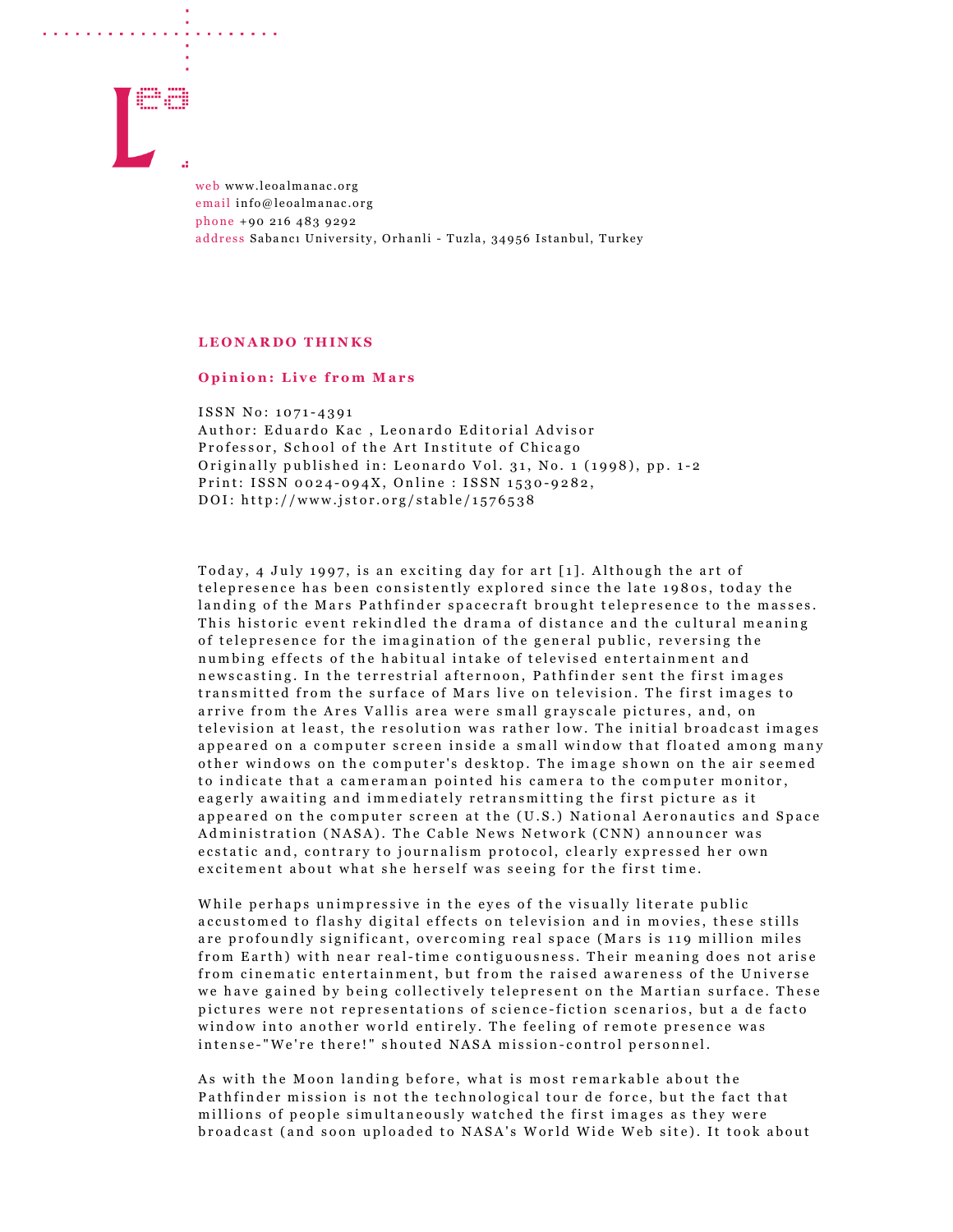

and a series of the contract of the contract of the

10 minutes for each encoded image to arrive; it took the NASA team about 30 minutes to process the data stream into color images. As the first color images were unveiled, again, live on CNN, approximately 1 hour after arrival, I was struck with the realization that what I was seeing at that very moment, in the privacy of my home, was exactly what the surface of the fourth rock from the Sun looked like 1 hour before! Twenty-one years ago, Viking gave us our first glimpses of the Red Planet. Today, through this near real-time experience, Pathfinder gave us a sense of being telepresent on Mars. While it took the spacecraft  $7$  months to travel to Mars, the near-instantaneity-given the relative distance between the planets-of the telecommand, remote response and imageretrieval touched us with a renewed sense of proximity beyond the material limits of physical space.

This is the first time that a fully mobile and wireless telerobot (the rover Sojourner) has been sent to explore another planet, a true landmark for telepresence and for the history of the space program. The pictures of the landing site taken by Pathfinder will be used to determine the exploratory path of the rover, which is  $2 \times 1.5$  ft wide and 1 ft tall. Once deployed, the rover will navigate and negotiate the terrain on its own, at a speed of 2 ft per minute. A unique kind of human-machine interaction is taking place in this mission: the cognitive process of a human being is remotely projected to a distant robot, which in turn has autonomy to sense the surroundings and make decisions that are in its best interest (for example, to prevent an accidental fall from a cliff).

While the aesthetic dimension of this experience will go unnoticed by those most directly involved in the project as well as by telespectators, it is precisely this aspect of the media event I witnessed today that I find particularly significant. Some of the aesthetic features unique to this telepresence event are the relativity of space and time (7 months to get there, 10 minutes to transmit a picture); the nature of the human-machine interface (combination of teleoperation and autonomy); remote space negotiation and n a vigation (unpredictability of the terrain, feeling of remote presence); teleoperation (remote control of a robot); capture, transmission, reception, processing and unveiling of the images; the instantaneousness of the pictures; the realization of all this live on television (integration between the one-toone experience of remote control with the public space of television); and the impact of this telepresence event on the collective consciousness. All this, I suggest, has paramount aesthetic value-aesthetic, not artistic.

The investigation of the artistic dimension of telepresence, however, is a fascinating challenge that must be met. It is clear that the aesthetic dimension of this historic event introduces telepresence to the population at large, pointing to a future in which personal telepresence will be an integral part of our daily lives. As our presence on the Red Planet increases via telerobots and, eventually, with humans, one can easily foresee Webcams enabling us to look at the Martian surface on the Internet with the same ease and regularity as today we see the skylines of several North American cities. Other forms of personal telepresence will be developed in the future in many segments of society. For example, a telerobotic hand might perform surgery remotely, or a document located in one city could receive the original signature of an individual in another town miles away. Artists working today can directly respond to an event of this magnitude by working with the very same means employed in the fantastic exploration of outer space: telepresence, remote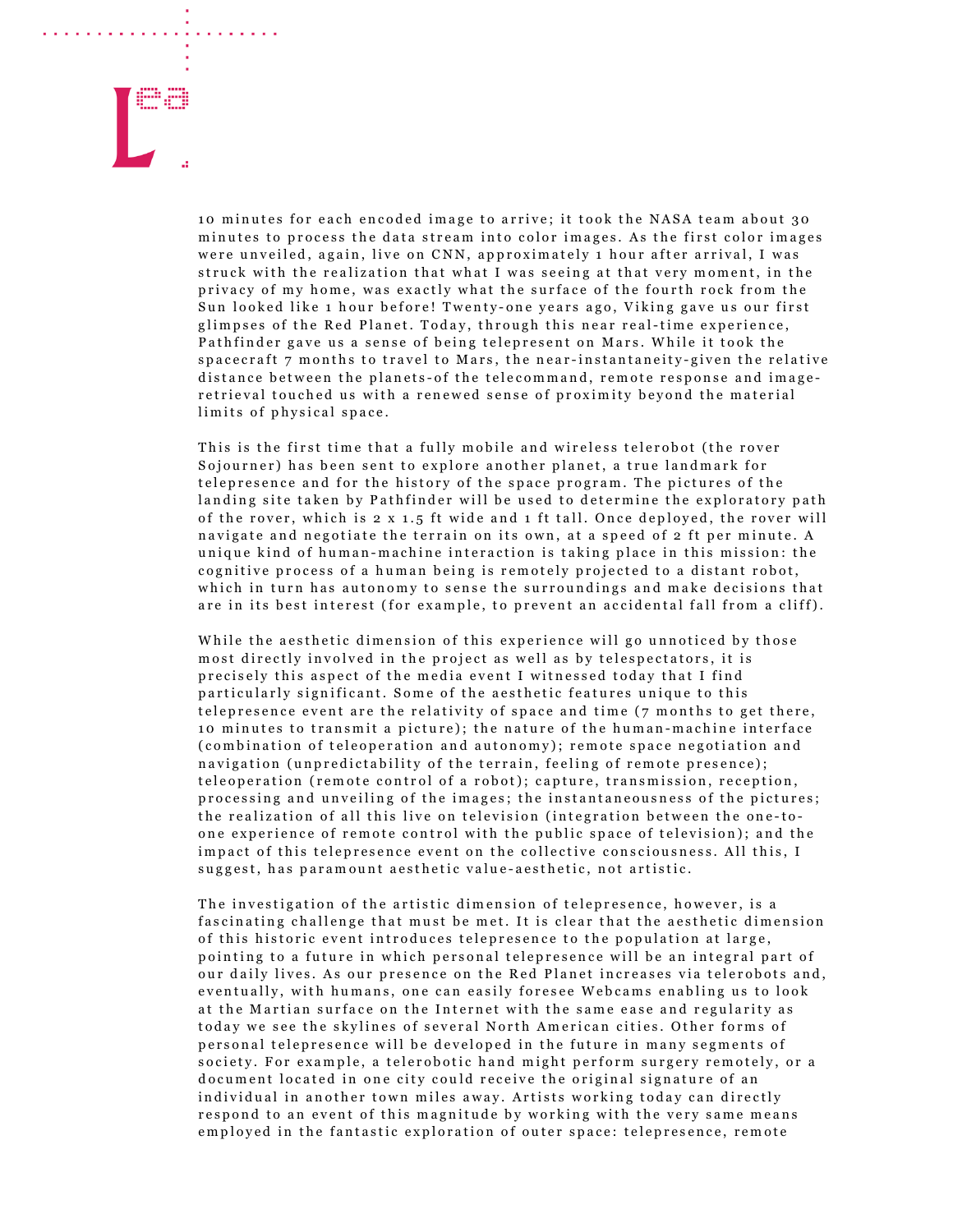

and the company of the company of the company of the company of the company of the company of the company of the company of the company of the company of the company of the company of the company of the company of the comp

operation and networking. No object can rival the experiential quality of today's event.

The very first images broadcast live on CNN were hard to discern or recognize as landscapes. In science, as in art, what one cannot recognize, one cognizes. Awareness of the unfamiliar remote terrain, coupled with intermittent visual feedback, has guided and will continue to guide the telexploration of the dry flood channel where the spacecraft landed. As Pathfinder deploys its small rover Sojourner on the inviting crimson terrain, it will be searching the Martian surface (and below it) for signs of life, intelligent or not, present or past. I need no further evidence, however, because today I saw, telepresentially, clear signs of intelligent life on the surface of Mars: ours.